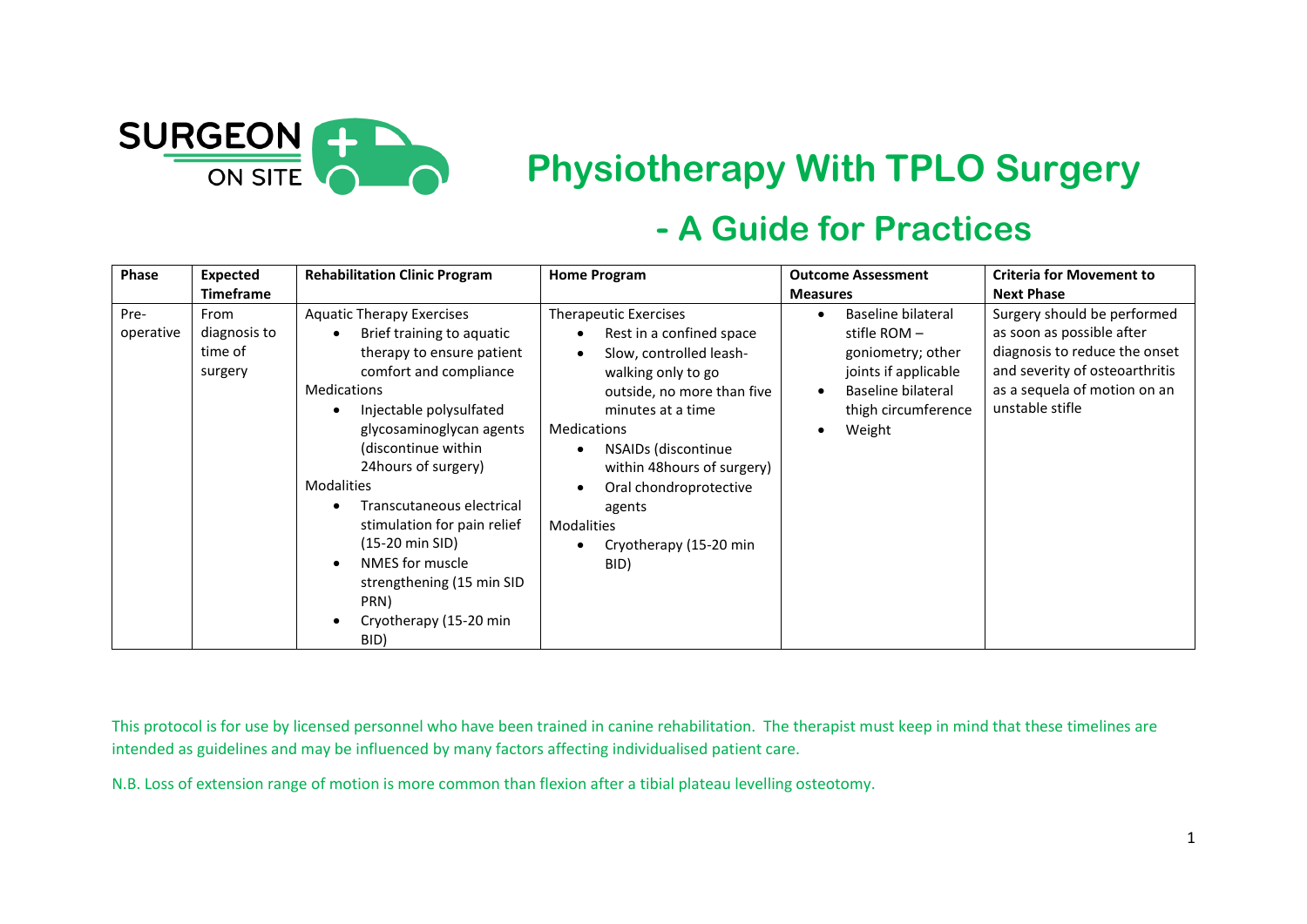| <b>Phase</b>                                        | <b>Expected</b>                                 | <b>Rehabilitation Clinic Program</b>                                                                                                                                                                                                                                                                                                                                                                                                                                                                                                                                                                                                                                                                                        | Home                                     | <b>Outcome Assessment Measures</b>                                                                                                                                                                                                                                       | <b>Criteria for Movement to</b>                                                                                                                                                                                                     |
|-----------------------------------------------------|-------------------------------------------------|-----------------------------------------------------------------------------------------------------------------------------------------------------------------------------------------------------------------------------------------------------------------------------------------------------------------------------------------------------------------------------------------------------------------------------------------------------------------------------------------------------------------------------------------------------------------------------------------------------------------------------------------------------------------------------------------------------------------------------|------------------------------------------|--------------------------------------------------------------------------------------------------------------------------------------------------------------------------------------------------------------------------------------------------------------------------|-------------------------------------------------------------------------------------------------------------------------------------------------------------------------------------------------------------------------------------|
|                                                     | <b>Timeframe</b>                                |                                                                                                                                                                                                                                                                                                                                                                                                                                                                                                                                                                                                                                                                                                                             | Program                                  |                                                                                                                                                                                                                                                                          | <b>Next Phase</b>                                                                                                                                                                                                                   |
| Step 1:<br>Non-weight<br>bearing to<br>toe-touching | Immediate to 48-<br>72 hours post-<br>operative | Therapeutic exercises<br>PROM for stifle flexion/extension of<br>operated limb (10 reps BID-TID or<br>more if PROM is poor)<br>Slow leash walking with sling<br>support available, only to go<br>outside (up to 5 minutes, 2-3 times<br>per day)<br><b>Medications</b><br>NSAIDs (administration 30-60<br>minutes prior to first therapy<br>session recommended)<br>Opioids PRN<br><b>Modalities</b><br>Mild pressure bandage (first 24<br>hours post-operative)<br>Gentle massage and thigh/stifle<br>tissue mobilisation<br>Transcutaneous electrical<br>stimulation for pain relief (15-20<br>min SID-TID)<br>Cryotherapy (15-20 min BID) - first<br>session immediately post-operative<br>Therapeutic laser therapy SID | Inpatient<br>status during<br>this phase | Post-operative bilateral<br>$\bullet$<br>stifle ROM - goniometry;<br>other joints if applicable<br>Post-operative bilateral<br>$\bullet$<br>thigh circumference<br>Response to activity and<br>subjective pain level<br>Lameness score at a stance<br>and walk<br>Weight | Early toe-touching<br>$\bullet$<br>Adequate resting<br>analgesia<br>Decreased<br>$\bullet$<br>perioperative swelling<br>and lack of incisional<br>damage<br>ROM 60-80 degrees<br>$\bullet$<br>flexion, 120-135<br>degrees extension |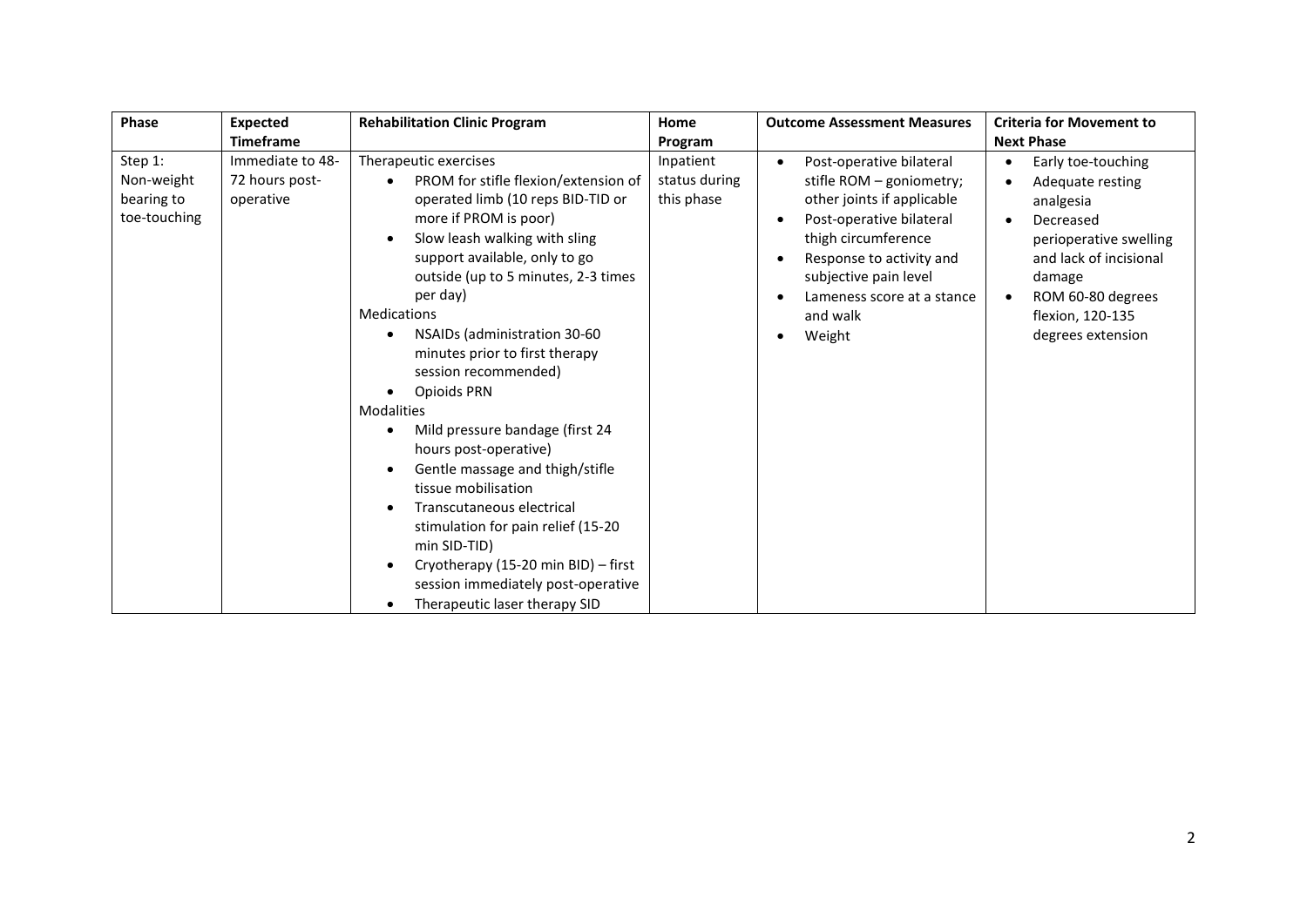| Phase                                 | Expected                                  | <b>Rehabilitation Clinic Program</b>                                                                                                                                                                                                                                                                                                                                                                                                                                                                                                                                                                                                                                                                                                                                                        | <b>Home Program</b>                                                                                                                                                                                                                                                                                                                                                                                                                                                                                                              | <b>Outcome Assessment</b>                                                                                                                                                                                                                                        | <b>Criteria for Movement to</b>                                                                                                                                                                                                                                                              |
|---------------------------------------|-------------------------------------------|---------------------------------------------------------------------------------------------------------------------------------------------------------------------------------------------------------------------------------------------------------------------------------------------------------------------------------------------------------------------------------------------------------------------------------------------------------------------------------------------------------------------------------------------------------------------------------------------------------------------------------------------------------------------------------------------------------------------------------------------------------------------------------------------|----------------------------------------------------------------------------------------------------------------------------------------------------------------------------------------------------------------------------------------------------------------------------------------------------------------------------------------------------------------------------------------------------------------------------------------------------------------------------------------------------------------------------------|------------------------------------------------------------------------------------------------------------------------------------------------------------------------------------------------------------------------------------------------------------------|----------------------------------------------------------------------------------------------------------------------------------------------------------------------------------------------------------------------------------------------------------------------------------------------|
|                                       | <b>Timeframe</b>                          |                                                                                                                                                                                                                                                                                                                                                                                                                                                                                                                                                                                                                                                                                                                                                                                             |                                                                                                                                                                                                                                                                                                                                                                                                                                                                                                                                  | <b>Measures</b>                                                                                                                                                                                                                                                  | <b>Next Phase</b>                                                                                                                                                                                                                                                                            |
| Step 2:<br>Early<br>weight<br>bearing | 72 hours to 3<br>weeks post-<br>operative | Therapeutic exercises<br>PROM and flexion/extension<br>stifle stretches of operated limb<br>(10-15 reps BID-TID) until near<br>normal stifle ROM achieved<br>Slow, controlled leash walking, 5<br>minutes working slowly up to 20<br>minutes at a time TID<br>Balance exercises on a soft foam<br>pad or bi-directional balance<br>board for weight-bearing<br>Aquatic therapy - Underwater<br>Treadmill (UWTM) walking 5-10<br>min SID-BID (do not begin until<br>incision is sealed, approximately<br>1-2 weeks post-operative)<br>Modalities<br>Heat therapy before activity (10-<br>15 min BID-TID, NOT within 72<br>hours after surgery or if CS of<br>acute inflammation are still<br>present)<br>Therapeutic laser therapy PRN<br>Cryotherapy (15-20 min BID)<br>following exercises | Therapeutic exercises<br>PROM and flexion/extension<br>stifle stretches of operated<br>limb (10-15 reps)<br>Slow, controlled leash<br>walking, 5 minutes working<br>slowly up to 20 minutes at a<br>time TID<br><b>Medications</b><br>NSAIDs-PRN<br>Wean off tramadol, NMDAs<br>Oral chondroprotective<br>agents<br><b>Modalities</b><br>Heat therapy (10-15 min BID-<br>TID, NOT within 72 hours<br>after surgery or if CS of acute<br>inflammation are still<br>present)<br>Cryotherapy (15-20 min BID)<br>following exercises | Goniometry-<br>$\bullet$<br>Stifle ROM and<br>other joints if<br>applicable<br>Reassess thigh<br>muscle girth at 3<br>weeks post-<br>operative<br>Response to<br>activity and<br>subjective pain<br>level<br>Lameness score<br>at a stance and<br>walk<br>Weight | Consistent partial<br>$\bullet$<br>weight-bearing on<br>operated limb on all<br>strides at a walk<br>Minimal pain with<br>$\bullet$<br>light activities<br>Incision healing<br>$\bullet$<br>without<br>complications<br>ROM 50-60 degrees<br>$\bullet$<br>flexion, >150<br>degrees extension |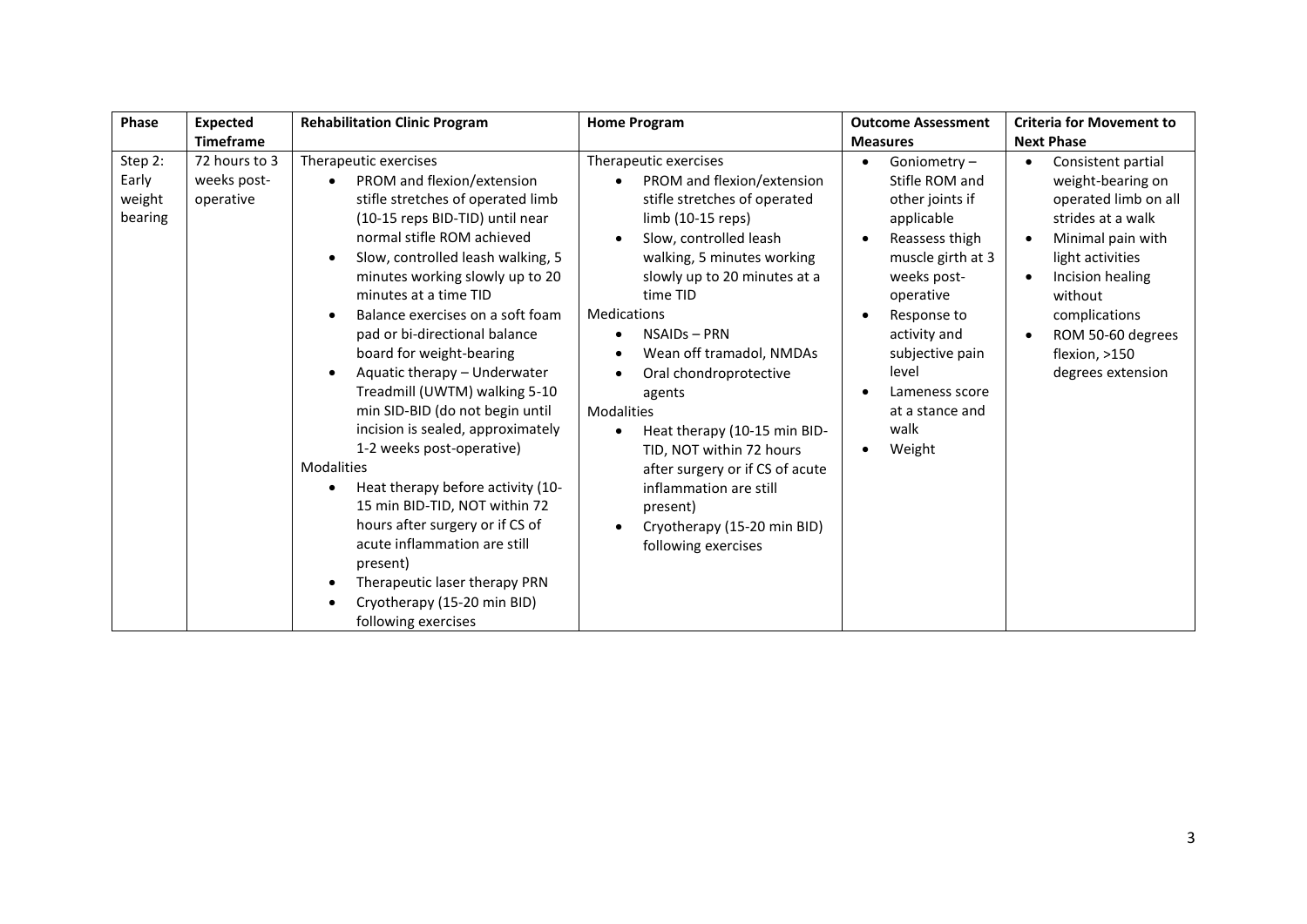| Phase                                      | <b>Expected</b>                    | <b>Rehabilitation Clinic Program</b>                                                                                                                                                                                                                                                                                                                                                                                                                                                                                                                                                                                                                                                                                                                                                                                                         | <b>Home Program</b>                                                                                                                                                                                                                                                                                                                                                                                                                                                                                                                                                                                                                                                                                                    | <b>Outcome Assessment</b>                                                                                                                                                 | <b>Criteria for Movement to</b>                                                                                                                                                                                                                   |
|--------------------------------------------|------------------------------------|----------------------------------------------------------------------------------------------------------------------------------------------------------------------------------------------------------------------------------------------------------------------------------------------------------------------------------------------------------------------------------------------------------------------------------------------------------------------------------------------------------------------------------------------------------------------------------------------------------------------------------------------------------------------------------------------------------------------------------------------------------------------------------------------------------------------------------------------|------------------------------------------------------------------------------------------------------------------------------------------------------------------------------------------------------------------------------------------------------------------------------------------------------------------------------------------------------------------------------------------------------------------------------------------------------------------------------------------------------------------------------------------------------------------------------------------------------------------------------------------------------------------------------------------------------------------------|---------------------------------------------------------------------------------------------------------------------------------------------------------------------------|---------------------------------------------------------------------------------------------------------------------------------------------------------------------------------------------------------------------------------------------------|
|                                            | <b>Timeframe</b>                   |                                                                                                                                                                                                                                                                                                                                                                                                                                                                                                                                                                                                                                                                                                                                                                                                                                              |                                                                                                                                                                                                                                                                                                                                                                                                                                                                                                                                                                                                                                                                                                                        | <b>Measures</b>                                                                                                                                                           | <b>Next Phase</b>                                                                                                                                                                                                                                 |
| Step 3:<br>Consistent<br>weight<br>bearing | 3 to 6 weeks<br>post-<br>operative | Therapeutic exercises<br>PROM and<br>$\bullet$<br>flexion/extension stifle<br>stretches of operated limb<br>(10-20 reps BID-TID) if<br>normal ROM not yet<br>achieved<br>Balance exercises on a 360-<br>degree wobble board or<br>moderately unstable<br>surface 5-10 min<br>Sit-to-stand exercises $-5$<br>working up to 10-15 reps<br>BID-TID - operated side<br>against a wall<br>Aquatic therapy -<br><b>Underwater Treadmill</b><br>(UWTM) walking working<br>from 5-10 min up to 15-30<br>min SID-BID<br>Low Cavaletti Rails 5 reps x<br>6 rails to begin<br>Modalities<br>Ultrasound therapy if loss<br>$\bullet$<br>of tissue extensibility -<br>perform in conjunction with<br>PROM and stretching if<br>needed<br>Therapeutic laser therapy<br>PRN<br>Cryotherapy (15-20 min<br>$\bullet$<br>BID) following exercises if<br>needed | Weight loss program can be initiated at<br>this phase is warranted (minimises loss<br>of lean tissue mass)<br>Therapeutic exercises<br>Slow consistent leash walking -<br>$\bullet$<br>working up to 20-30 minutes<br>BID-TID if progressing well<br>5-10 minutes of uphill inclines<br>$\bullet$<br>introduced at 4-5 weeks post-<br>operative<br>Sit-to-stand exercises $-5$<br>working up to 10-15 reps BID-<br>TID - operated side against a<br>wall<br>Walking in circles to left and<br>$\bullet$<br>right or Figure 8s to improve<br>proprioception (beginning with<br>wider and working towards<br>narrower turns)<br><b>Medications</b><br>NSAIDs - PRN<br>$\bullet$<br>Chondroprotective agents<br>$\bullet$ | Response to<br>$\bullet$<br>activity and<br>subjective pain<br>level<br>Gait scale at<br>walk<br>Goniometry-<br>Stifle ROM and<br>other joints if<br>applicable<br>Weight | Consistent<br>$\bullet$<br>improvement to<br>weight-bearing to no<br>more than subtle<br>lameness on operated<br>limb at a walk<br>No evidence of pain<br>with activities<br>ROM 40-60 degrees<br>$\bullet$<br>flexion, >150 degrees<br>extension |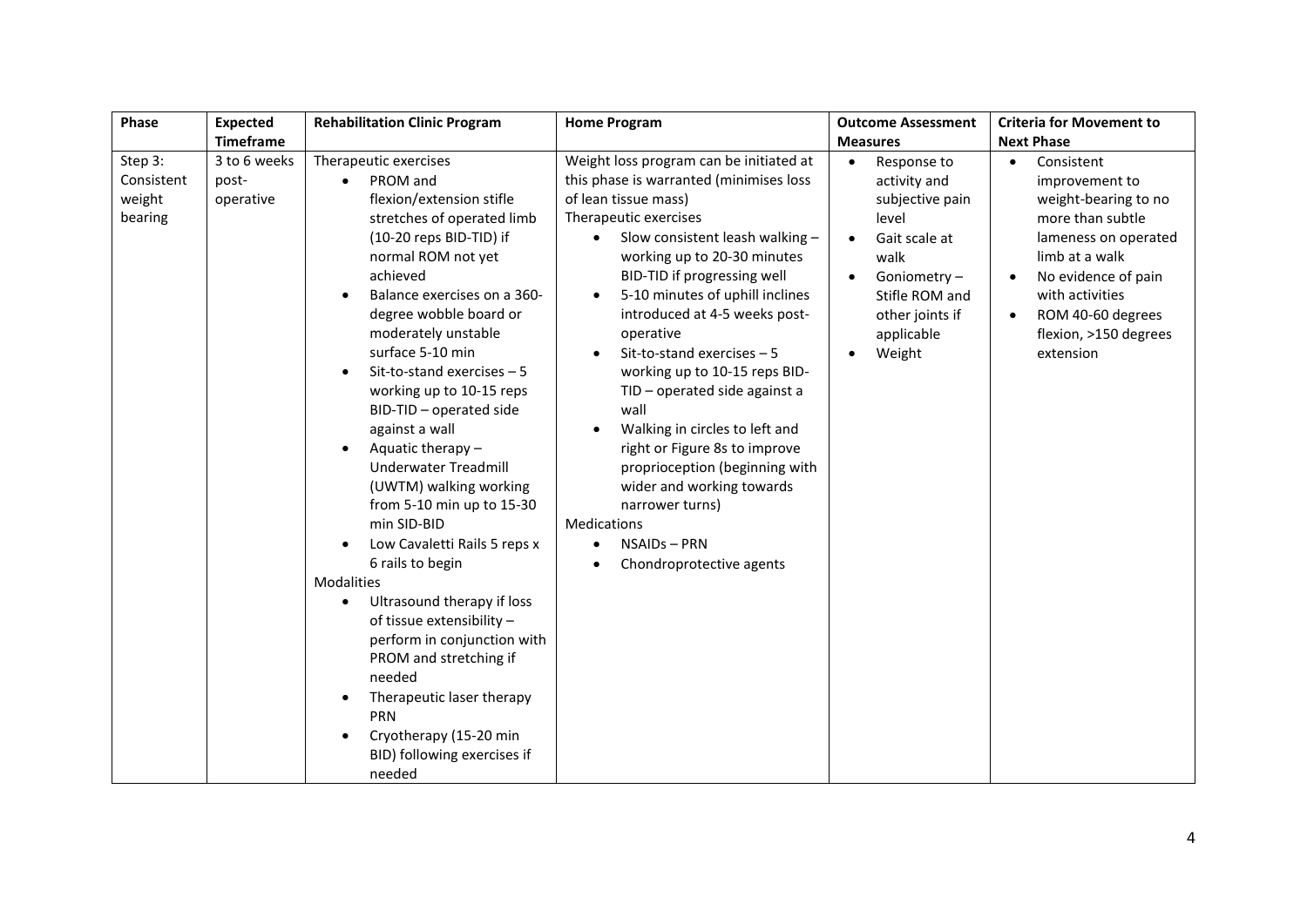| Phase                                                 | <b>Expected</b><br><b>Timeframe</b> | <b>Rehabilitation Clinic Program</b>                                                                                                                                                                                                                                                                                                                                                                                                                                                                                                                                                                                                                                                   | <b>Home Program</b>                                                                                                                                                                                                                                                                                                                                                                                                                                                                                                                                                                                                                                                                                   | <b>Outcome Assessment</b><br><b>Measures</b>                                                                                                                                          | <b>Criteria for</b><br><b>Movement to Next</b><br><b>Phase</b>                         |
|-------------------------------------------------------|-------------------------------------|----------------------------------------------------------------------------------------------------------------------------------------------------------------------------------------------------------------------------------------------------------------------------------------------------------------------------------------------------------------------------------------------------------------------------------------------------------------------------------------------------------------------------------------------------------------------------------------------------------------------------------------------------------------------------------------|-------------------------------------------------------------------------------------------------------------------------------------------------------------------------------------------------------------------------------------------------------------------------------------------------------------------------------------------------------------------------------------------------------------------------------------------------------------------------------------------------------------------------------------------------------------------------------------------------------------------------------------------------------------------------------------------------------|---------------------------------------------------------------------------------------------------------------------------------------------------------------------------------------|----------------------------------------------------------------------------------------|
| Step 4:<br>Improved<br>weight<br>bearing at a<br>trot | 6 to 8 weeks<br>post-<br>operative  | Therapeutic exercises<br>Radiographs to demonstrate<br>healing of osteotomy site are<br>required to proceed<br>Sit-to-stand exercises - 20-30<br>reps BID<br>Aquatic therapy - UWTM<br>walking<br>Swimming several times per<br>week, 5 up to 20 min per<br>session (gentle water<br>entry/exit required)<br>Cavaletti Rails 10-20 reps<br>$\bullet$<br>BID, gradually reducing<br>distance between rails<br>Stair climbing: 5-10 stairs up<br>and down, BID-TID<br>Controlled tug-of-war, 5 min<br>per session to tolerance SID<br>Modalities<br>Heat therapy (10-15 min BID-<br>TID) prior to exercises if<br>needed<br>Cryotherapy (15-20 min BID)<br>following exercises if needed | Therapeutic exercises<br>Radiographs to demonstrate<br>healing of osteotomy site are<br>required to proceed<br>Prolonged leash walks, 30-40<br>$\bullet$<br>min BID-TID, longer leash<br>allowed<br>Controlled on-leash trotting,<br>$\bullet$<br>beginning at 5 working up to 10<br>min BID, in a straight line<br>Trotting in Figure 8s, no sharp<br>٠<br>turns<br>Sit-to-stand exercises - 20-30<br>reps BID<br>Stair climbing $-5-10$ stairs up<br>and down, BID-TID<br>Dancing on rear limbs 30 sec - 1<br>$\bullet$<br>min per rep, BID-TID<br>Controlled tug-of-war, 5 min<br>$\bullet$<br>per session to tolerance SID<br><b>Medications</b><br>NSAIDs - PRN<br>Chondroprotective agents<br>٠ | Response to<br>activity and<br>subjective pain<br>level<br>Gait scale at walk<br>$\bullet$<br>and trot<br>Reassess thigh<br>muscle girth at 7-8<br>weeks post-<br>operative<br>Weight | Consistent<br>weight-bearing<br>at a trot<br>No evidence of<br>pain with<br>activities |